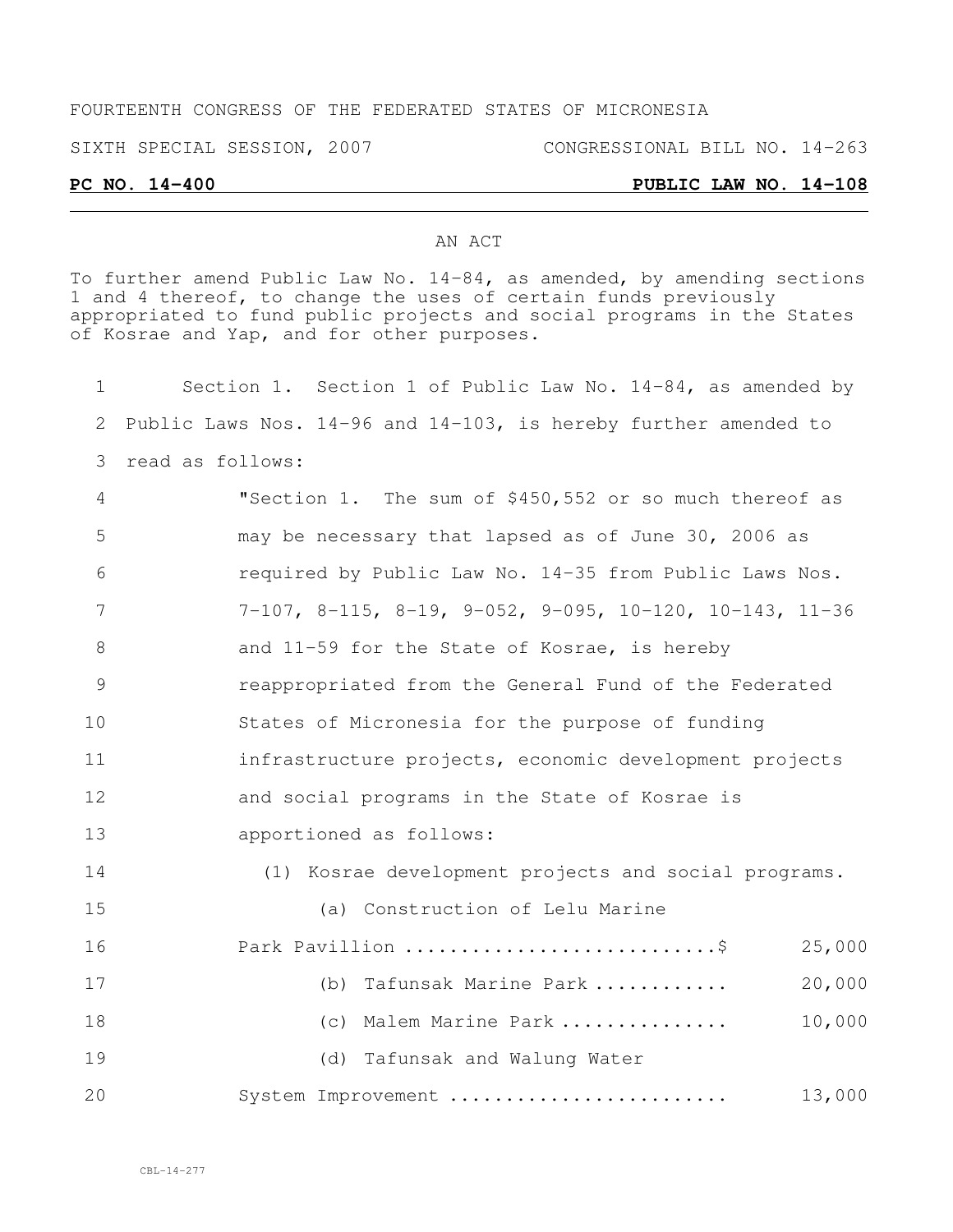# **PC NO. 14-400 PUBLIC LAW NO. 14-108**

| $\mathbf 1$   |     | (e) SDA School Building Renovation              |        |
|---------------|-----|-------------------------------------------------|--------|
| $\mathbf{2}$  |     | Matching Fund \$                                | 10,000 |
| 3             | (f) | Rural Development Program vehicle               | 12,000 |
| 4             | (q) | LUWA-Scholarship Fund                           | 2,000  |
| 5             | (h) | Finkol Ball Field Improvement                   | 15,000 |
| 6             | (i) | Yata (Tafunsak) Basketball Court                | 10,500 |
| 7             | (j) | Criminal Justice Major scholarship 8,500        |        |
| 8             | (k) | Walung Youth Center Renovation                  | 10,000 |
| $\mathcal{G}$ |     | (1) Kosrae Delegation Office Furnitures         | 2,624  |
| 10            | (m) | Lukaf Road Improvement                          | 7,000  |
| 11            |     | (n) Yelum Road Filling and Compaction           | 15,000 |
| 12            |     | (o) Mosral Road Filling and                     |        |
| 13            |     | Drainage System                                 | 20,000 |
| 14            |     | (p) Fintakol to Malem Inner Road Filling,       |        |
| 15            |     | Drainage and Compaction                         | 25,000 |
| 16            | (q) | Tafeyat Farm Road Improvement                   | 15,000 |
| 17            |     | (r) Mutunnennea to Inkoeya Inner Road           |        |
| 18            |     | Filling and Drainage System                     | 35,000 |
| 19            |     | (s) Utwa Biosphere Reserved Area Project 20,000 |        |
| 20            |     | (t) Tafunsak watercourse improvement            |        |
| 21            |     | project at Yekahsik, Wiyac and Sronsrono        | 55,000 |
| 22            |     | (u) Vehicles for Kosrae Public Safety           |        |
| 23            |     | (two units)                                     | 28,000 |
| 24            |     | (v) Malem Exchange Center                       | 10,000 |
| 25            |     | (w) Equipments and Supplies for                 |        |
| 26            |     | YELA Association \$                             | 7,000  |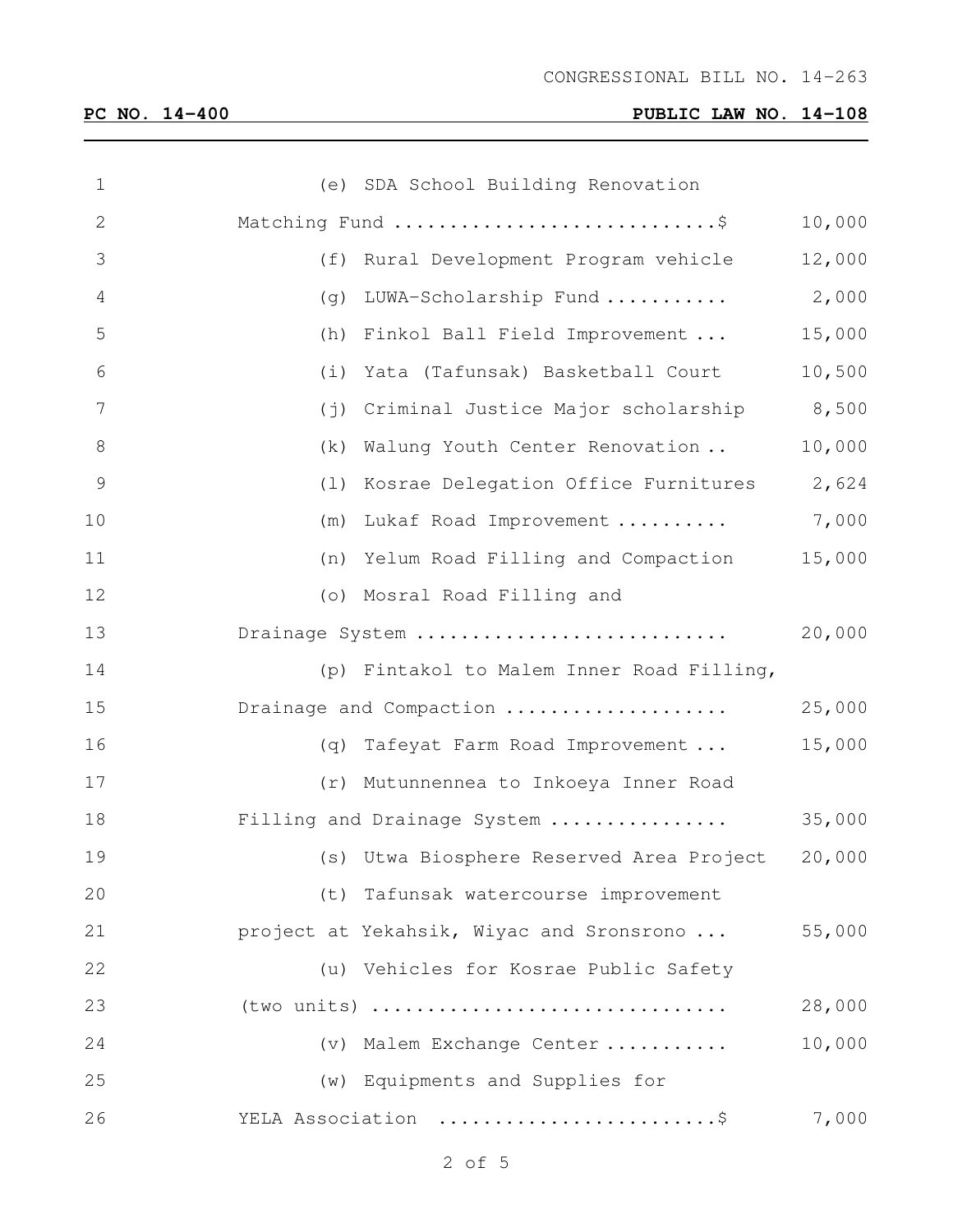## CONGRESSIONAL BILL NO. 14-263

# **PC NO. 14-400 PUBLIC LAW NO. 14-108**

| $\mathbf 1$     | (x) Micronesian Plant Propogation & Research                                    |
|-----------------|---------------------------------------------------------------------------------|
| $\mathbf{2}$    | 15,000<br>Center Renovation (MPPRC)                                             |
| 3               | 14,000<br>(y) Office Lease for Rural Development                                |
| 4               | 7,000<br>(z) Kosrae girls scout                                                 |
| 5               | 8,000<br>(aa) Kosrae Women Association                                          |
| 6               | (ab) Contractual Services for Kosrae Mangrove                                   |
| $7\phantom{.0}$ | crab Project 15,000                                                             |
| 8               | 9,928<br>(ac) Kosrae Delegation operation                                       |
| $\mathcal{G}$   | (ad) Malem Water System rehabilitation 6,000"                                   |
| 10              | Section 2. Section 4 of Public Law No. 14-84, as amended by                     |
| 11              | Public Laws Nos. 14-96 and 14-103, is hereby further amended to                 |
| 12              | read as follows:                                                                |
| 13              | "Section 4. The sum of \$561,476 or so much thereof as                          |
| 14              | may be necessary that lapsed as of June 30, 2006 or as                          |
| 15              | required by Public Law No. 14-35 from Public Laws Nos.                          |
| 16              | $7-39$ , $8-19$ , $8-100$ , $8-115$ , $9-052$ , $9-095$ , $10-120$ , $10-143$ , |
| 17              | 11-36 and 11-59 for the State of Yap, is hereby                                 |
| 18              | reappropriated from the General Fund of the Federated                           |
| 19              | States of Micronesia for the purpose of funding projects                        |
| 20              | and social programs in the State of Yap, and is                                 |
| 21              | apportioned as follow:                                                          |
| 22              | Lothog Balebat project  \$<br>45,000<br>(i)                                     |
| 23              | (ii) Canoe Sail Material<br>10,000                                              |
| 24              | 40,000<br>(iii) Dugor Basketball Court                                          |
| 25              | 40,000<br>(iv) Lamotrek Women's Center \$                                       |
| 26              | (v) Wulu, Fanif Road & Power                                                    |
|                 |                                                                                 |

of 5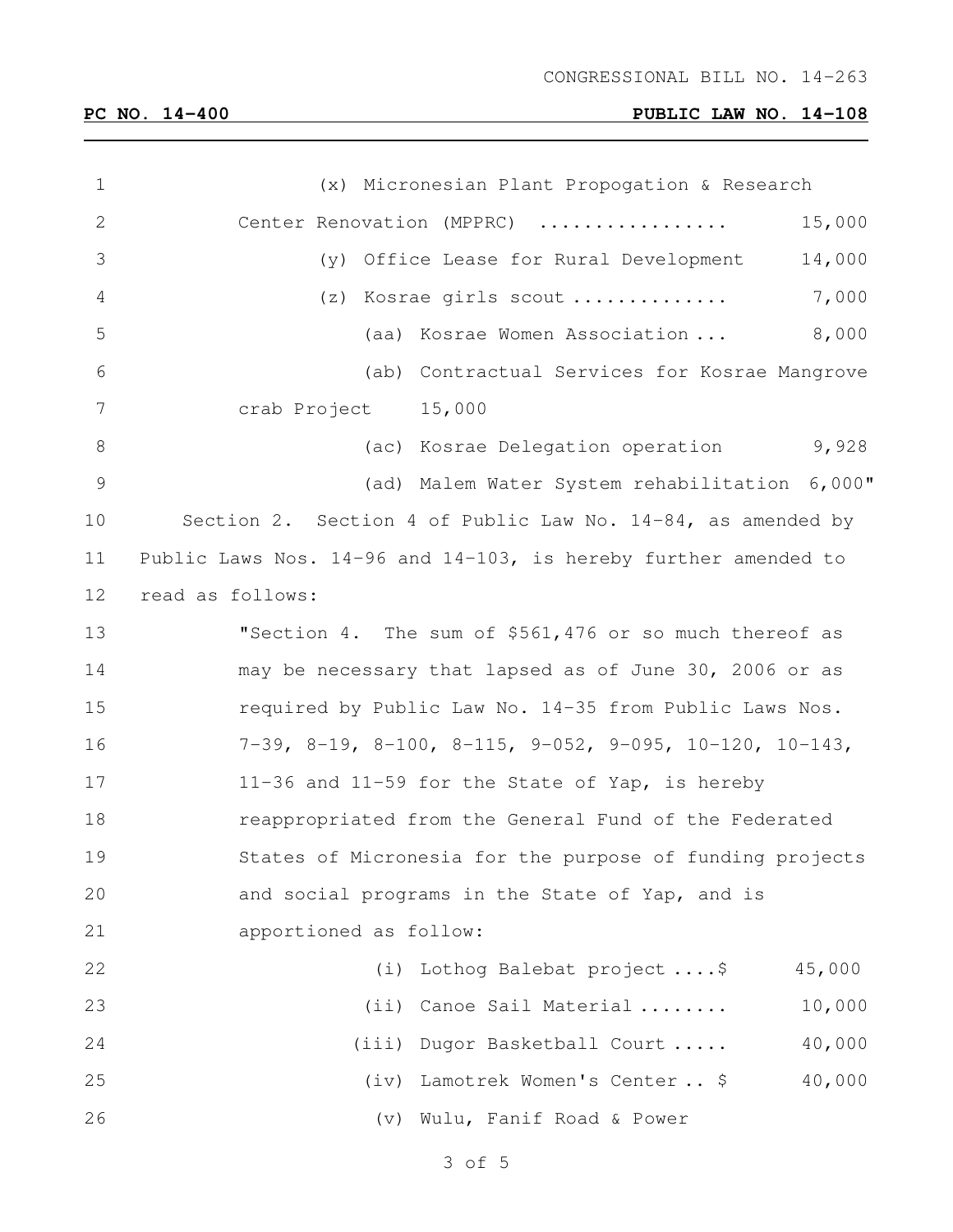# **PC NO. 14-400 PUBLIC LAW NO. 14-108**

| $\mathbf 1$    |                                                           | 40,000    |
|----------------|-----------------------------------------------------------|-----------|
| $\mathbf{2}$   | (vi) Dechmur Women's Center                               | 40,000    |
| 3              | (vii) Tegegin Power Extension  50,000                     |           |
| $\sqrt{4}$     | (viii) Southern Yap Water System                          |           |
| 5              | Equipments                                                | 35,000    |
| $\sqrt{6}$     | (ix) Gagil-Tomil Water System                             |           |
| $\overline{7}$ | Equipments                                                | 35,000    |
| $8\,$          | (x) Ifalik Island Outboard Motors                         | 15,000    |
| $\overline{9}$ | (xi) Falalus Seawall                                      | 10,000    |
| 10             | (xii) Mogmog Community Project                            | 6,000     |
| 11             | (xiii) Makiy Road Development                             | 10,000    |
| 12             | (xiv) Gilfith Project Supplemental                        | 15,000    |
| 13             | (xv) Wanyan Community Project                             | 15,000    |
| 14             | (xvi) Asor Typhoon Shelter                                | 15,000    |
| 15             | (xvii) Runuw Water System repair.                         | 5,000     |
| 16             | (xviii) Benik Village Project                             | 7,000     |
| 17             | (xix) Woleai Schools Energy Upgrading                     | 30,000    |
| 18             | (xx) Masiloq, Riiy Rumung Project                         | 43,000    |
| 19             | (xxi) Dugor-Bael Road & Okau Land Fill                    | 11,000    |
| 20             | (xxii) Gargey village Road Project                        | 40,000    |
| 21             | (xxiii) Resurfacing of Bechial Road                       | $4,476$ " |
| 22             |                                                           |           |
| 23             |                                                           |           |
| 24             | Section 3. This act shall become law upon approval by the |           |
|                |                                                           |           |

 President of the Federated States of Micronesia or upon its becoming law without such approval.

of 5